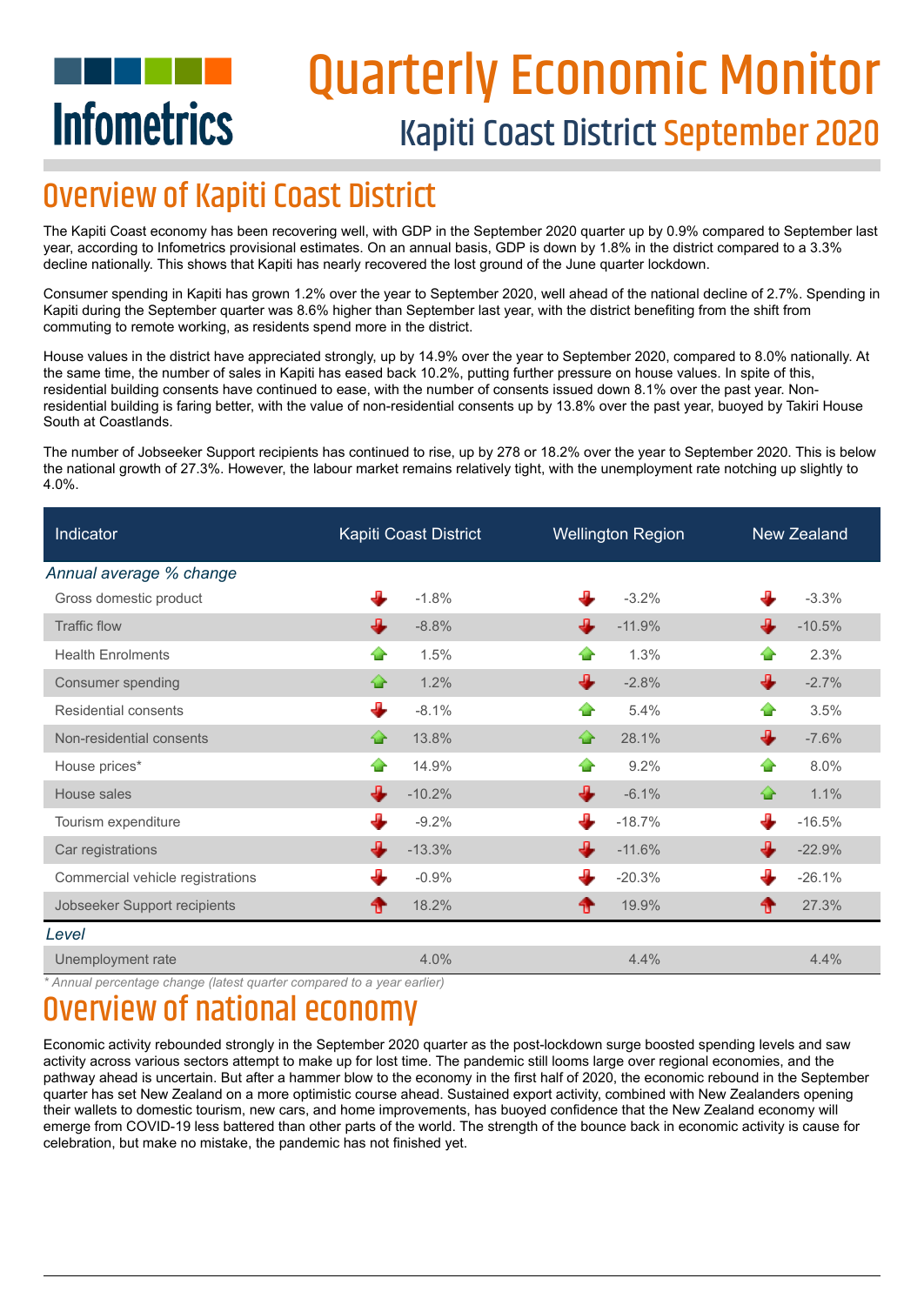# Gross domestic product (provisional)



### **Highlights for Kapiti Coast District**

- GDP (provisional) in Kapiti Coast District was down 1.8% for the year to September 2020 compared to a year earlier. Growth was  $\mathbf{r}$ higher than in New Zealand (-3.3%) and higher than in Wellington Region (-3.2%).
- GDP (provisional) was \$1,975 million in Kapiti Coast District for the year to September 2020 (2019 prices).
- Annual GDP growth in Kapiti Coast District peaked at 5.5% in the year to June 2016.

#### National overview

Economic activity in New Zealand expanded 11.8% in the September quarter, according to provisional estimates from Infometrics. After recording the sharpest quarterly fall in economic activity on record in the June quarter, September's rebound was always going to sound impressive. Although New Zealand is now technically out of a recession (for now), economic activity in September was still 3.3%pa below 2019 levels. Tourism-based sectors and others originally unable to operate drove the rebound in the September quarter after being severely restricted from operating during higher Alert Levels, although the Auckland restrictions in August took the shine off activity in the third quarter.

### Unemployment rate



### **Highlights for Kapiti Coast District**

- The annual average unemployment rate in Kapiti Coast District was 4.0% in September 2020, up from 3.5% a year earlier.
- The unemployment rate in Kapiti Coast District was lower than in New Zealand, where the unemployment rate averaged 4.4% over the year to September 2020.
- Over the last ten years the unemployment rate reached a peak of 6.8% in March 2013;

### National overview

The national unemployment rate rose to 5.3% (seasonally adjusted) in the September 2020 quarter, as job losses continued to mount. On average over the last 12 months, the unemployment rate nationally was 4.4%, highlighting just how fast the pandemic has shifted economic conditions. Our system focuses on annual averages to smooth out volatility at a regional level each quarter, but the sharp rise in unemployment has been felt across the country. The labour market hit from COVID-19 has been less severe than originally feared, with fewer job losses than forecast. The labour market hit is coming through various channels. Some workers are still employed but working fewer hours, whereas others are out of a job, but not looking for a new role yet. However, women, Māori, and young people continue to be hardest hit by the downturn, and we expect that unemployment will continue to rise as we head into 2021.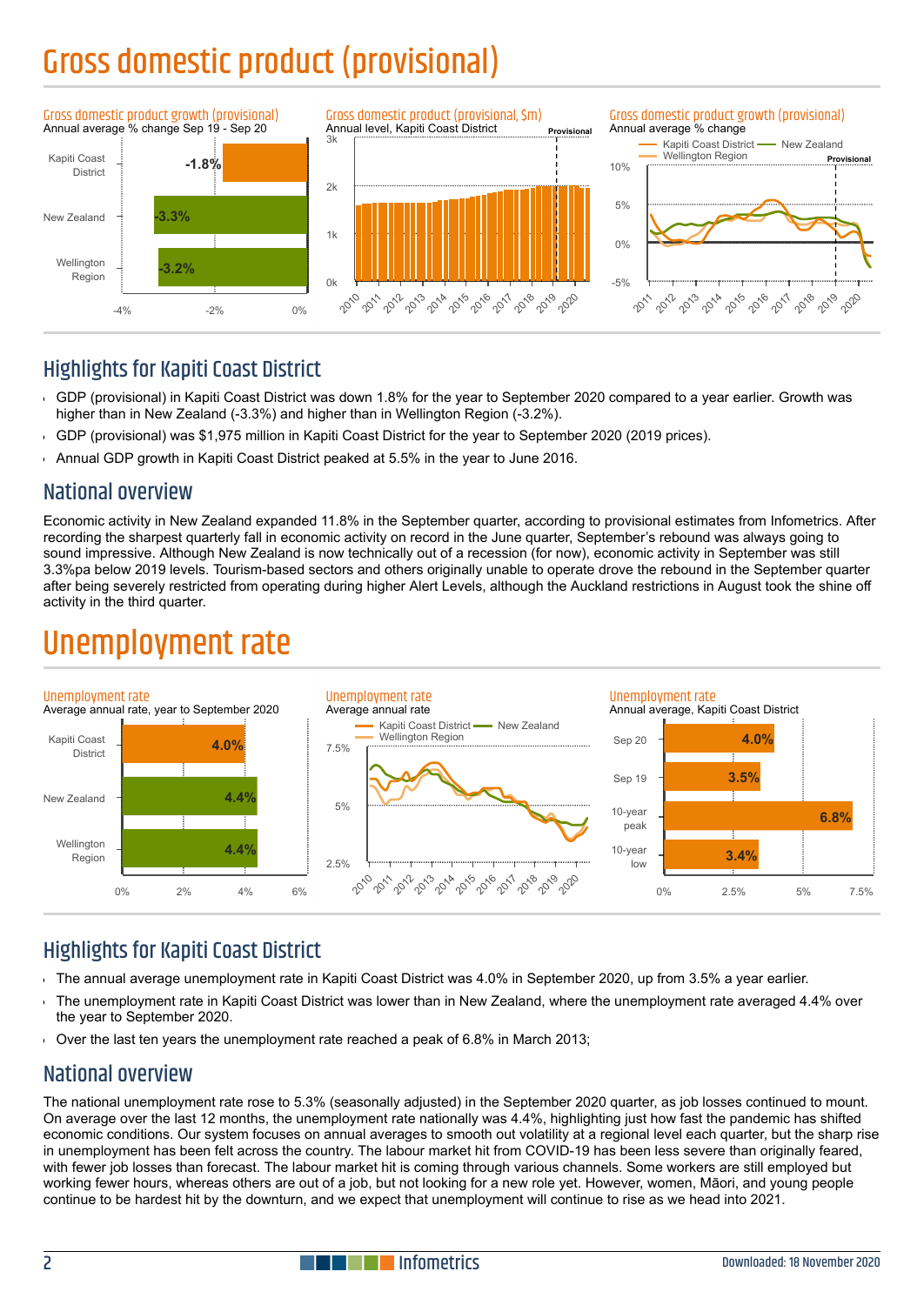# Residential consents



### **Highlights for Kapiti Coast District**

- A total of 51 new residential building consents were issued in Kapiti Coast District in the September 2020 quarter, compared with 69 in the same quarter last year.
- On an annual basis the number of consents in Kapiti Coast District decreased by 8.1% compared with the same 12-month period a year ago. The number of consents in New Zealand increased by 3.5% over the same period.

### National overview

Residential building consents were up 3.5% over the year to September 2020. New townhouses were responsible for most of the growth over the year, up 34%, driven by an incredibly hot housing market and rapid house price growth. Apartment and retirement buildings were dragging the chain for the quarter. We expect the number of residential consents to weaken throughout next year. However, the heat in the housing market continues to provide upside risks, particularly as interest rates are set to be lower, and loan to value ratio restrictions are still a few months away at earliest.

### Non-residential consents



### Highlights for Kapiti Coast District

- Non-residential building consents to the value of \$18 million were issued in Kapiti Coast District during the year to September 2020.  $\ddot{\phantom{1}}$
- The value of consents increased by 13.8% over the year to September 2020. By comparison the value of consents in New Zealand decreased by -7.6% over the same period.
- Over the last 10 years, consents in Kapiti Coast District reached a peak of \$41 million in the year to June 2017.

### National overview

Non-residential building consents were strong in the September 2020 quarter, helping to offset some of the weakness earlier in the year, with consents now down 7.6% over the year to September 2020. New consents were responsible for all the growth in the last quarter, while the value of alterations and additions contracted. Social, cultural, and religious building consents have been particularly strong in recent months. We expect the government to open their purse strings to help support the COVID-19 recovery, and therefore expect strong public non-residential consents going forward. Conversely, we expect private consents to weaken over the next year as businesses struggle with a weaker economy going forward.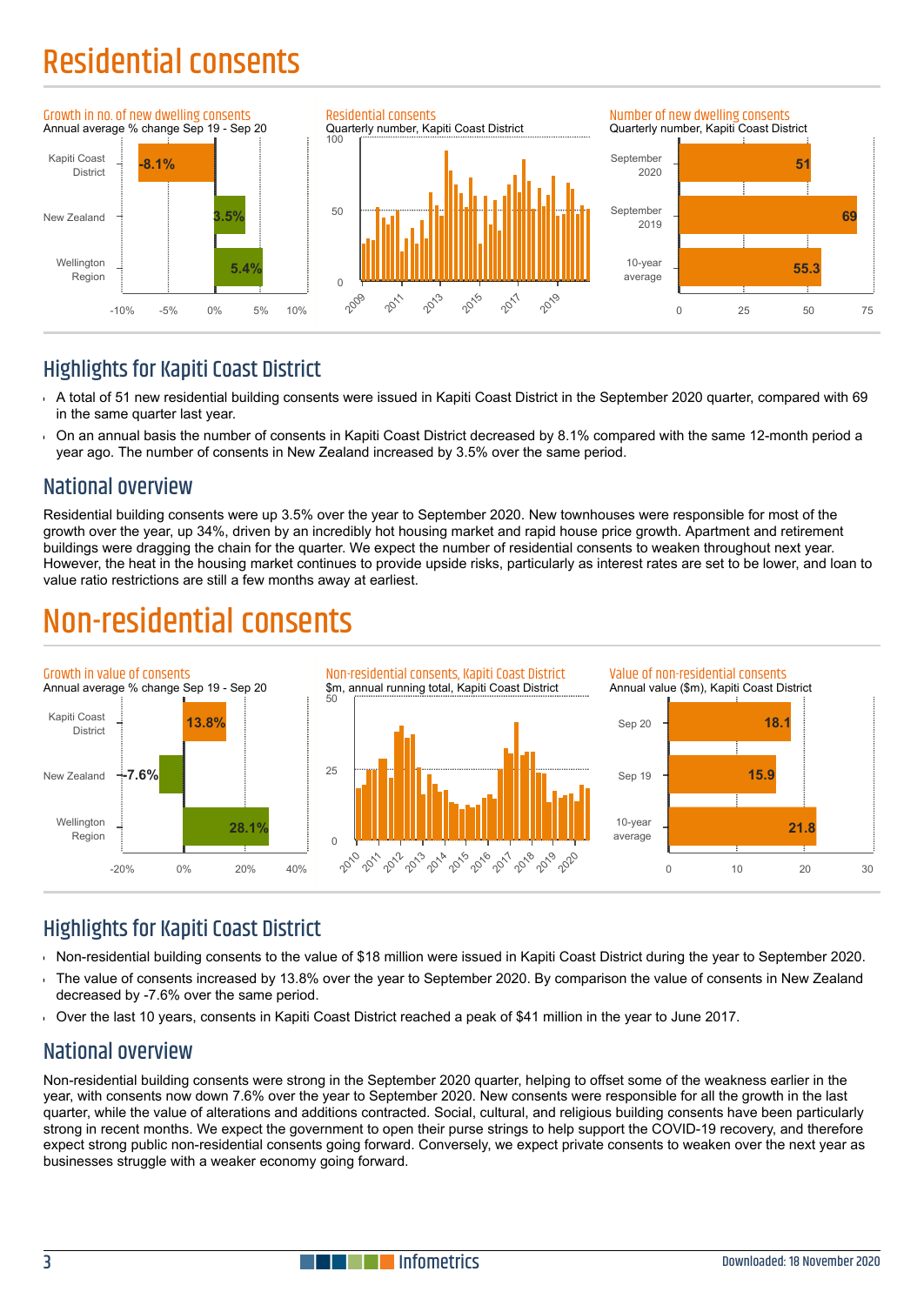# **Traffic flow**



### **Highlights for Kapiti Coast District**

Traffic flows in Kapiti Coast District decreased by -8.8% over the year to September 2020. This compares with an decrease of -10.5% Ŷ. in New Zealand.

### National overview

Vehicle movements in the September 2020 quarter recovered substantially from lower levels in June, as Kiwis got moving again. However, traffic activity was still 3.3%pa lower than a year earlier, with fewer tourists in the country and lower trade activity overall. The effects of the Auckland restrictions in August are clear, with Auckland and neighbouring Waikato recording sustained hits to traffic activity even as most of the country saw a sustained bounce-back from the Level 4 lockdown hit the previous quarter. Otago recorded an annual decline, partially stemming from the lack of tourist activity, while both Wellington and Canterbury also saw weak traffic activity as major urban centres remained harder hit.

### hseekers



### **Highlights for Kapiti Coast District**

- Working age Jobseeker Support recipients in Kapiti Coast District in the year to September 2020 increased by 18.2% compared with the previous year. Growth was lower relative to New Zealand, where the number of Jobseeker Support recipients increased by 27.3%.
- An average of 1,809 people were receiving a Jobseeker Support benefit in Kapiti Coast District in the 12 months ended September 2020. This compares with an average of 1,492 since the start of the series in 2010.

### National overview

The number of Jobseeker Support has continued to rise, as job losses mounted across the economy. In total, over 204,000 New Zealanders are on a Jobseeker Support benefit, up over 61,000 from September 2019 – a 43%pa rise. There were also a considerable number of Kiwis on the COVID-19 Income Relief Payment (CIRP). In August, nearly 25,000 people were CIRP recipients, which provides a 12-week payment. With entitlements now ending, just under 12,000 CIRP recipients were recorded at the end of September 2020.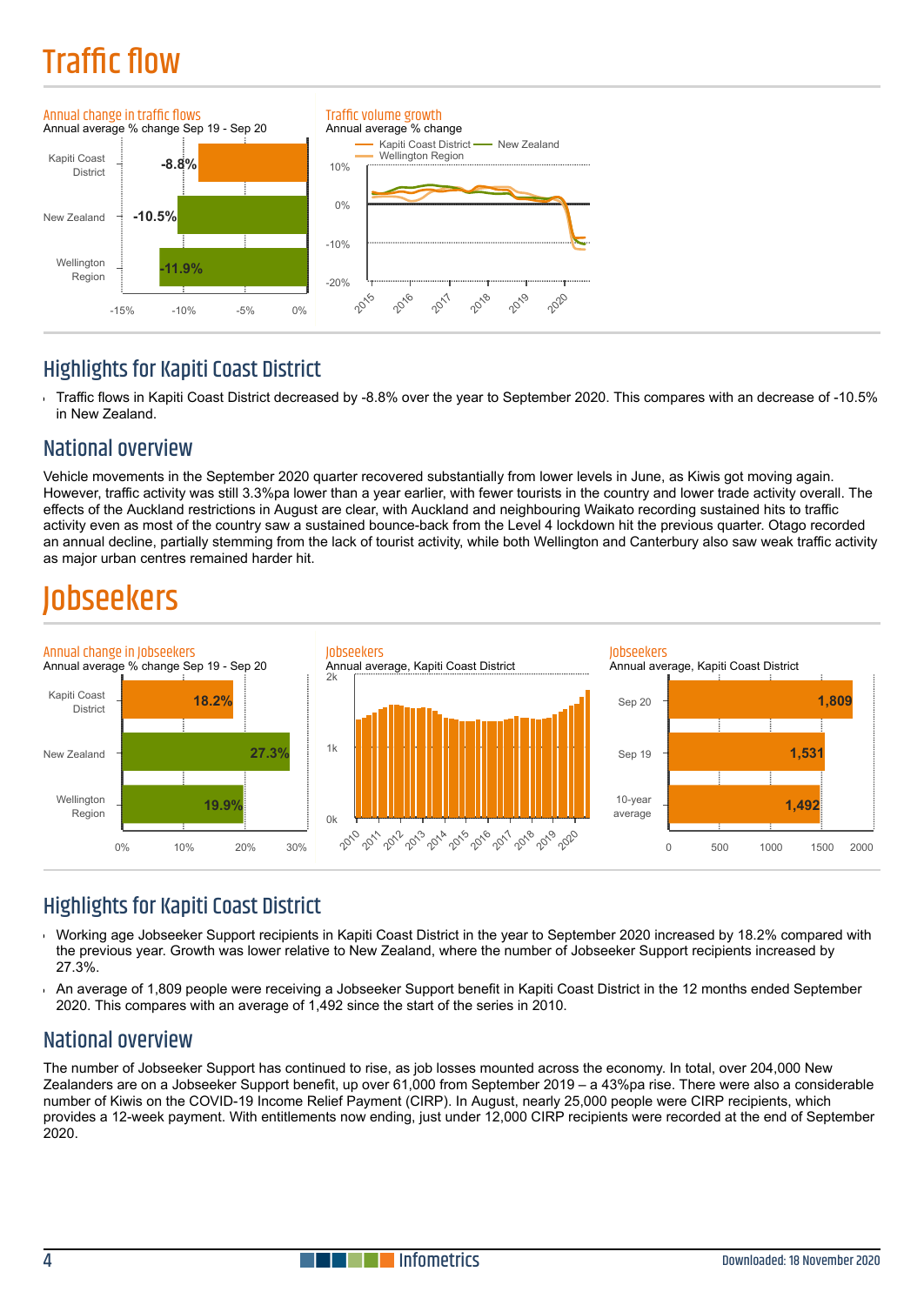## House prices



### **Highlights for Kapiti Coast District**

- The average current house value in Kapiti Coast District was up 14.9% in September 2020 compared with a year earlier. Growth outperformed relative to New Zealand, where prices increased by 8.0%.
- The average current house value was \$657,152 in Kapiti Coast District over the September 2020 year. This compares with \$734,689 in New Zealand.

#### National overview

House prices have shot ahead in the September quarter, rising 8.0% on average over the year to September 2020. This incredibly strong growth has been driven by high net migration at the beginning of the pandemic, and incredibly low interest rates. We expect house prices to continue to grow through summer, as the Reserve Bank implements policy to lower interest rates further, while threatening the return of loan to value ratio restrictions. This strong growth in house prices is at a time where housing is already highly unaffordable to most first home buyers, and the economy battles its sharpest contraction on record.

### House sales



### Highlights for Kapiti Coast District

- House sales in Kapiti Coast District in the year to September 2020 decreased by 10.2% compared with the previous year. Growth  $\overline{1}$ underperformed relative to New Zealand, where sales increased by 1.1%.
- A total of 971 houses were sold in Kapiti Coast District in the 12 months ended September 2020. This compares with the ten year average of 1,098.

### National overview

The number of houses sold in the year to September 2020 was sitting 1.1% higher than the same period a year earlier. Growth in sales has been particularly high through the last couple of months, as prices race ahead and interest rates fall lower, encouraging even more buyers into the market. We expect real estate activity to remain hot through summer, as buyers look to take advantage of record low interest rates before loan to value ratio restrictions return.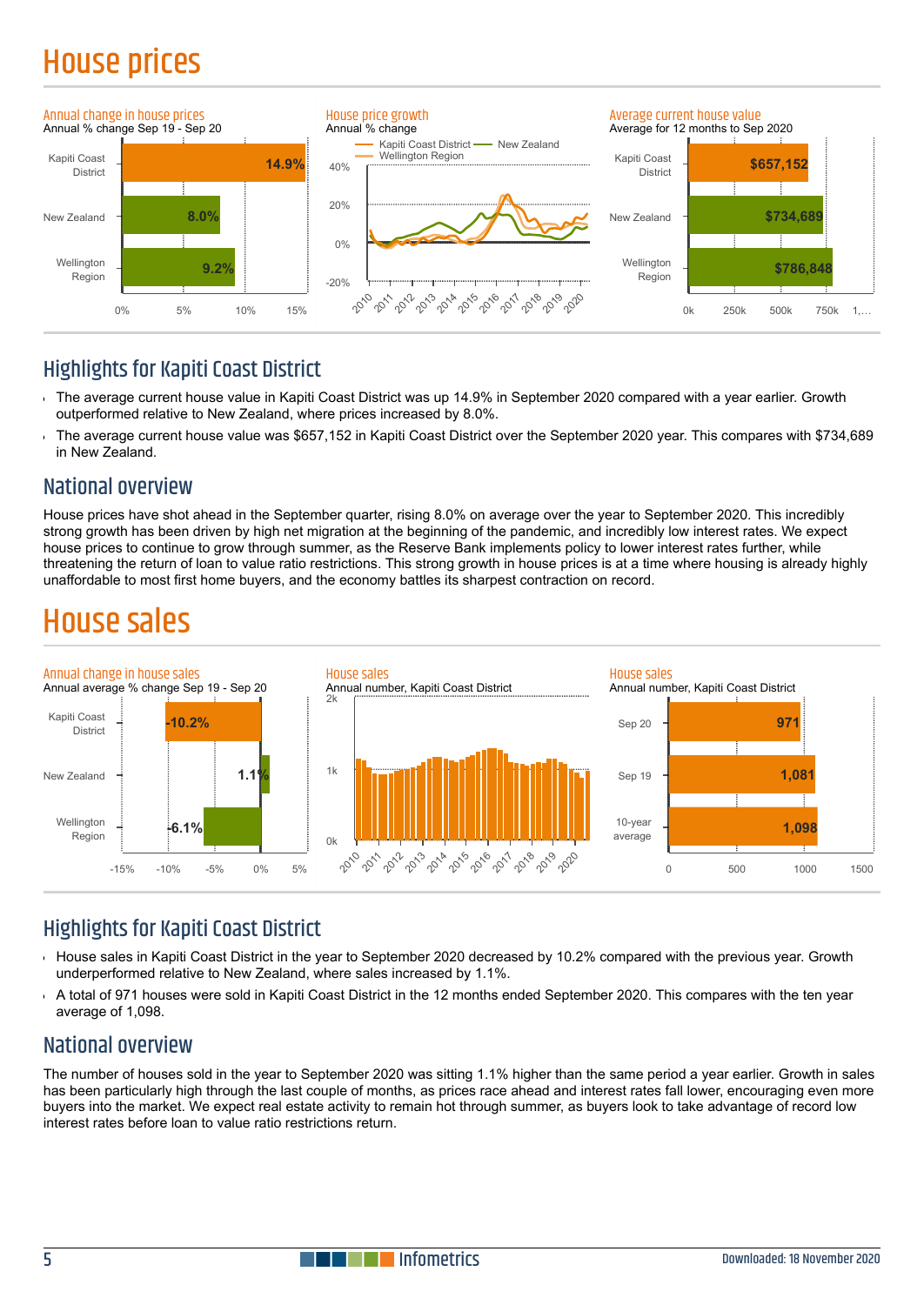### Car registrations



### **Highlights for Kapiti Coast District**

- The number of cars registered in Kapiti Coast District decreased by -13.3% in the year to September 2020 compared with the previous 12 months. Growth was higher than in New Zealand, where car sales decreased by -22.9%.
- A total of 1,518 cars were registered in Kapiti Coast District in the year to September 2020. This compares with the ten year average of 1,551.

### National overview

Car registrations recovered ground after lockdown, as pent up demand and a shift in spending patterns seeing a focus on vehicle sales. However, registrations in the September quarter were still 19% below registration levels last year. The momentum in car registrations is unlikely to continue, as job losses in the economy mount, the lack of international tourism reduces registrations of new rental cars, and potential constraints on the international supply of both new and used cars start to bite.

### ial vehicle registrat



### Highlights for Kapiti Coast District

- The number of commercial vehicles registered in Kapiti Coast District decreased by -0.9% in the year to September 2020 compared with the previous 12 months. Growth was higher than in New Zealand, where commercial vehicle sales decreased by -26.1%.
- A total of 349 commercial vehicles were registered in Kapiti Coast District in the year to September 2020. This is higher than the ten year annual average of 276.

### National overview

Commercial vehicle registrations have recovered some ground from their sharp fall experienced during lockdown earlier this year. This recovery points to continued resilience in the primary sector, where demand for New Zealand's food products remains high, and in construction, where sharp growth in house prices is stimulating residential construction activity. Despite this recovery, commercial registrations remain considerably weaker than pre-pandemic, with commercial vehicle registrations in the September quarter still sitting 13% lower than a year ago.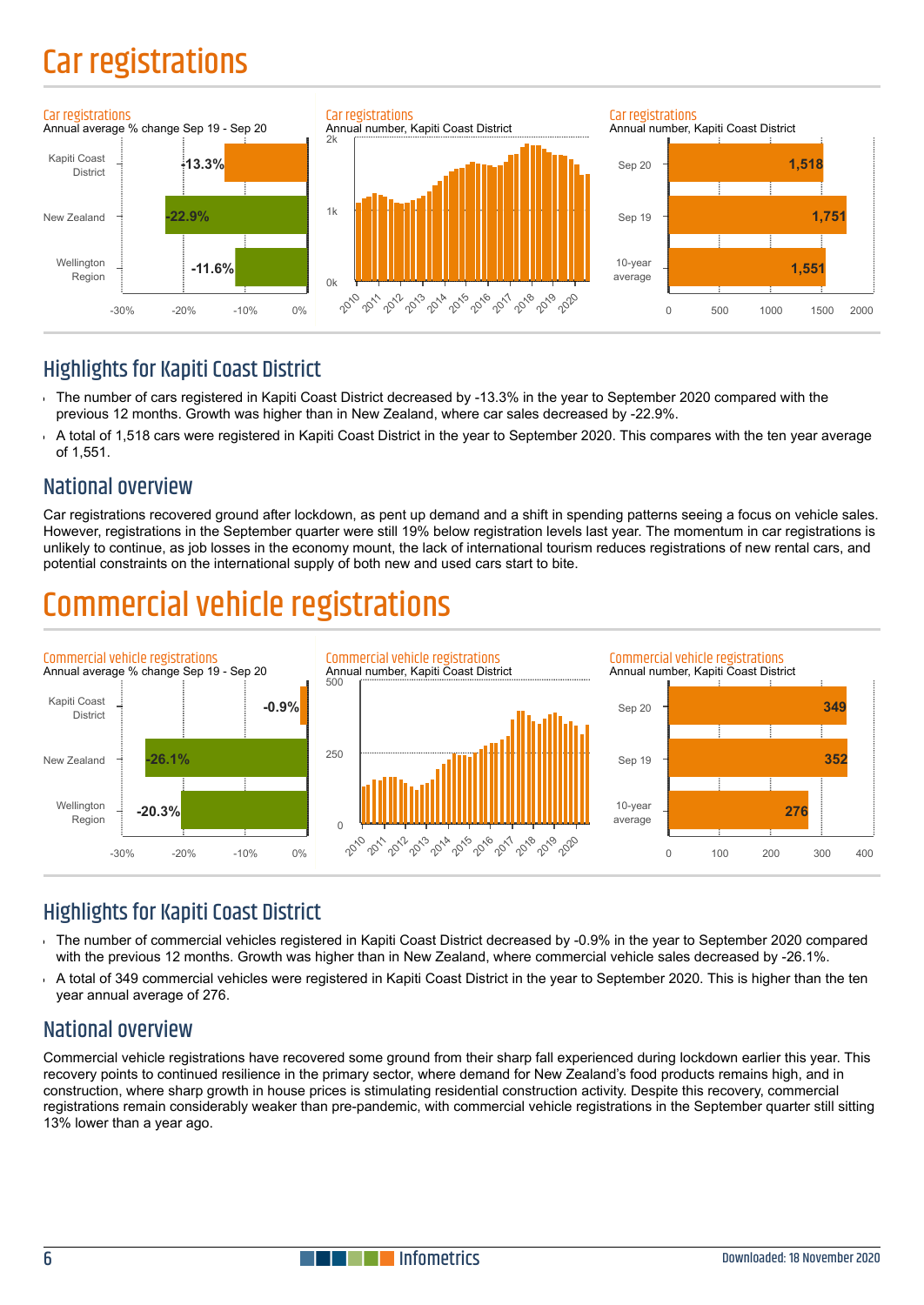# Tourism Spending



### **Highlights for Kapiti Coast District**

- Total tourism expenditure in Kapiti Coast District decreased by 9.2% in the year to September 2020. This compares with a decrease l. of 16.5% in New Zealand.
- Total tourism expenditure was approximately \$157m in Kapiti Coast District during the year to September 2020, which was down from ń \$173m a year ago.

### National overview

With New Zealand's borders remaining closed to all but essential travellers and returning citizens and residents, tourism expenditure continued to decline, falling 16.5% over the year to September 2020. This decline was despite relatively successful efforts to promote domestic tourism during the July school holidays. Auckland was the worst affected region, with visitor spending declining by 24% over the year to September 2020, partly as a result of the second lockdown in August. Other regions heavily affected include Otago (-21%) and the West Coast (-20%). Tourism spending figures are likely to continue this downward trend through the summer months, as the lack of international tourists becomes more acutely felt.

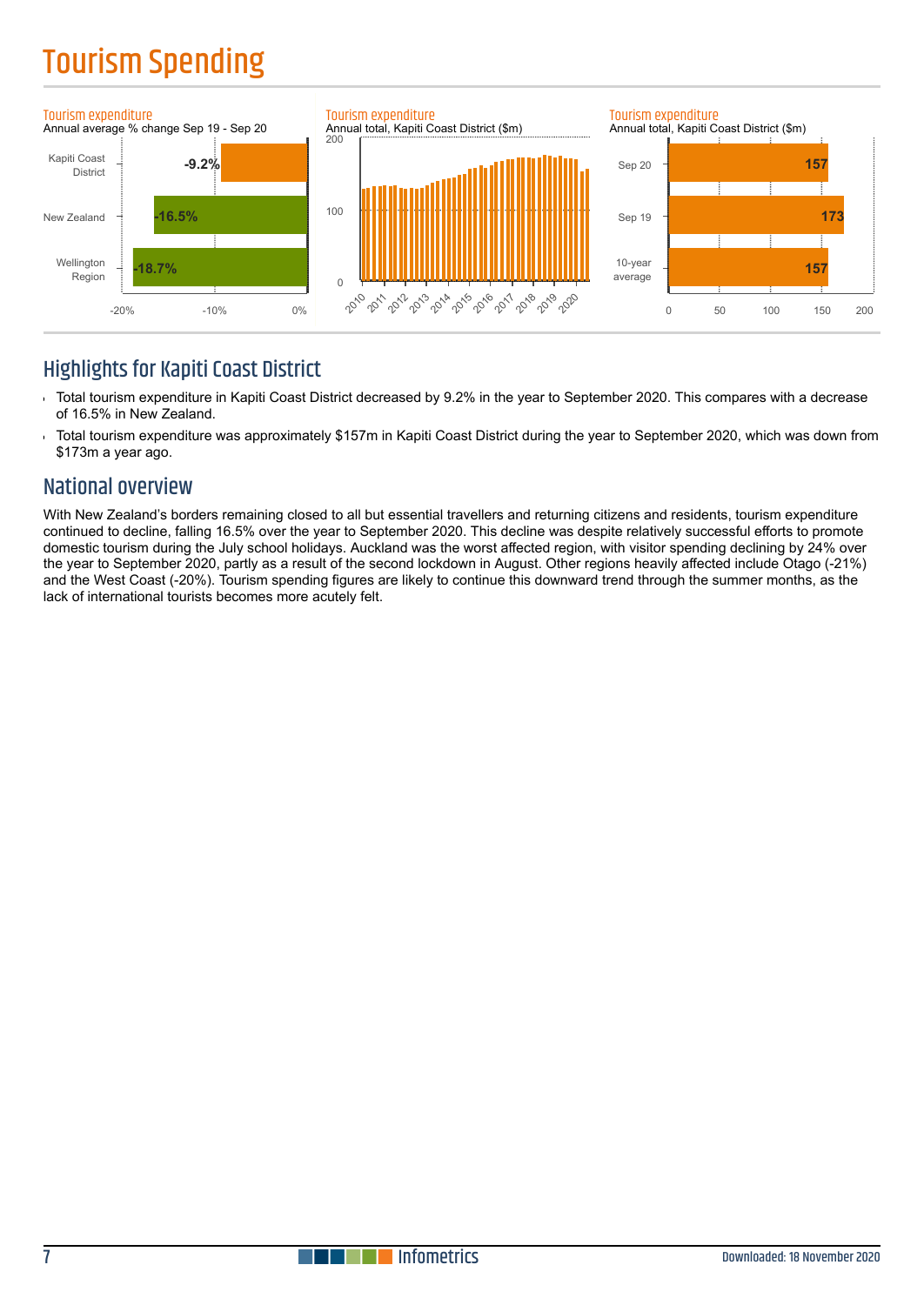### Consumer Spending



### **Highlights for Kapiti Coast District**

Electronic card consumer spending in Kapiti Coast District, as measured by Marketview, increased by 1.2% over the year to Ŷ. September 2020 compared to the previous year. This compares with an decrease of -2.7% in New Zealand.

### National overview

Consumer spending roared back into life after lockdown, growing 3.0%pa in the September 2020 quarter according to Marketview data. Declines in spending categories such as hospitality and accommodation were offset by growth in retail spending, particularly in the food and home improvement segments. Despite the impressive bounce back, considerable risk exists for spending to soften as the wage subsidy and COVID-19 Income Relief Payment benefit come to an end, and consumers feel the need to hold onto their wallets. The December quarter is expected to provide something of a litmus test for retailers – if spending levels hold up relatively well, it may relieve some of the pressure on employers to make further staff cuts in the new year.

### Total dairy payout



### **Highlights for Kapiti Coast District**

- Kapiti Coast District's total dairy payout for the 2019/20 season is estimated to have been approximately \$8.92m.
- Kapiti Coast District's dairy payout for the 2020/21 season is expected to be approximately \$0.00m, \$8.92m lower than last season, assuming that production levels from last season are maintained.
- The total dairy payout for New Zealand is estimated to have been approximately \$13,737m in the 2019/20 season, and is expected to be \$13,737m lower in the 2020/21 season.

#### National overview

Primary sector performance remains robust, as New Zealand exports continue their solid run. Dairy export values since February remain up 3.8%pa, although activity weakened in September and through into October. Dairy won't escape the expected hit from COVID-19 but will weather the blow better. Fonterra has recently revised the midpoint milk price for the 2020/21 season to \$6.80/kgms off the back of stronger GlobalDairyTrade performances – a 40c lift from May's forecast. This rise in pay-out will bring an additional \$758m into the economy. However, the 2020/21 pay-out is lower than the pay-out last season, with a \$644m gap year-to-year.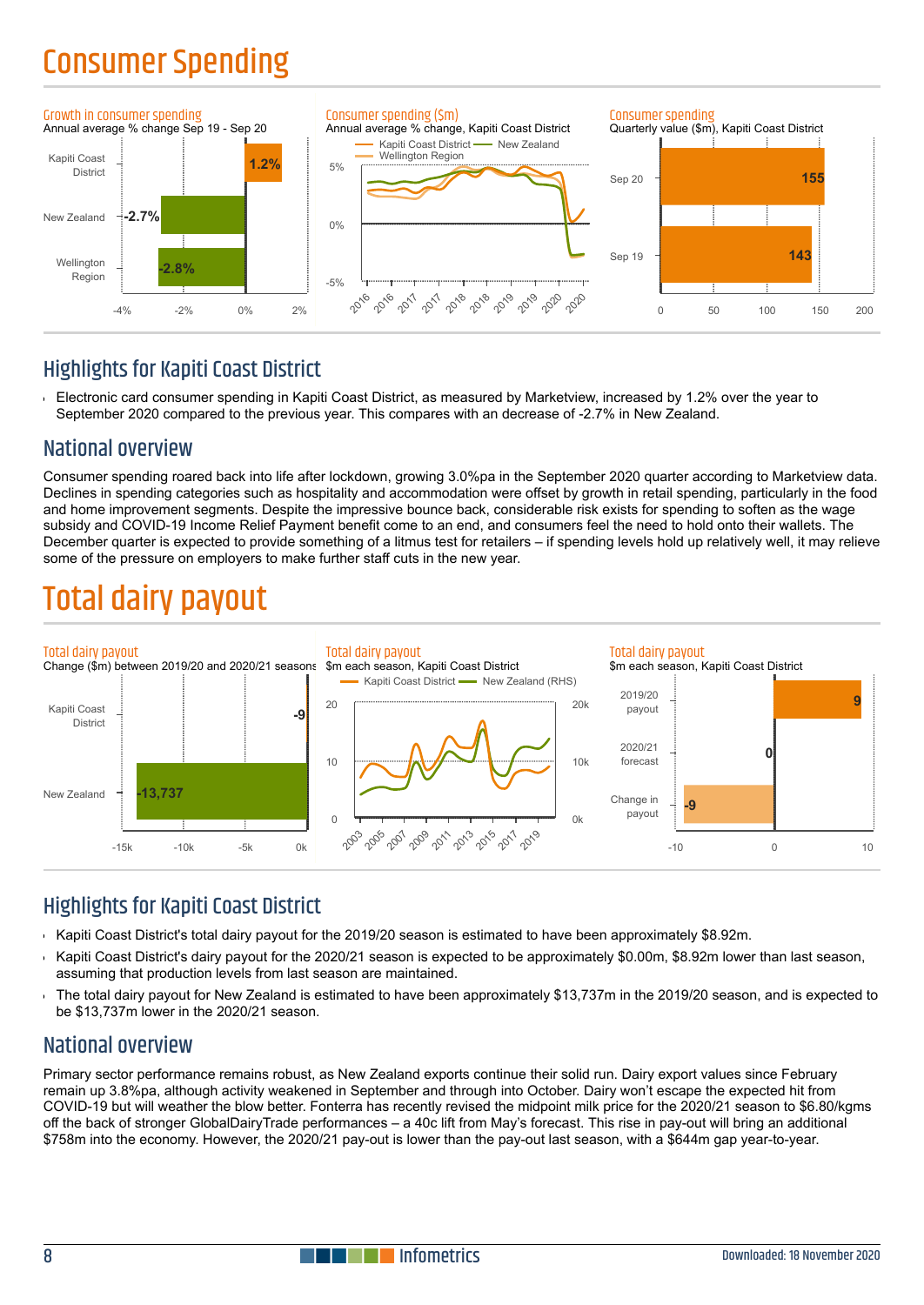# Health Enrolments



### **Highlights for Kapiti Coast District**

- The number of people enrolled with a primary health organisation in Kapiti Coast District in the year to September 2020 increased by 1.5% compared with the previous year. Growth was lower relative to New Zealand, where the number of enrolments increased by 2.3%.
- An average of 54,038 people were enroled with primary healthcare providers in Kapiti Coast District in the 12 months ended September 2020. This compares with an average of 51,636 since the start of the series in 2013.

### National overview

Population growth is slowing, with health enrolment figures rising at a slower pace of 2.3%pa over the 12 months to September 2020. Recent months have driven the deceleration in population growth, with total health enrolments in the September 2020 quarter up just 1.7%pa – the slowest since the end of 2018. The key driver of New Zealand's population growth – migration – has collapsed. Although there are a steady stream of people moving through Managed Isolation and Quarantine (MIQ) facilities, migration estimates from Stats NZ point towards a collapse in inward migration since COVID-19 forced New Zealand to close its borders. Net migration over the last six months has been just 2,513, compared to nearly 30,000 for the same period in 2019.

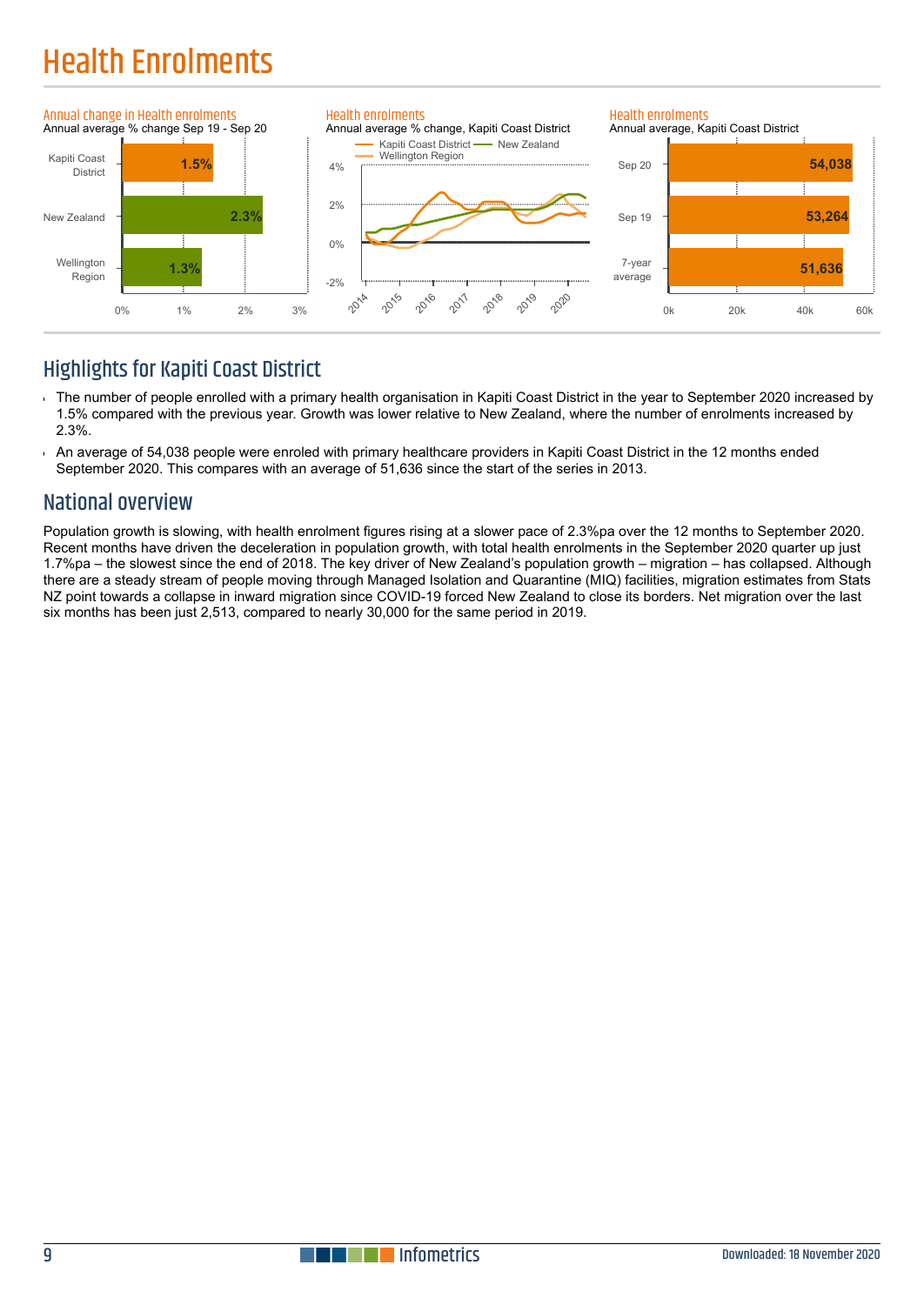# Technical notes

### Building Consents

Building consents data is sourced from Statistics New Zealand. The number of residential consents issued for new dwellings is the measure for residential consents. For non-residential consents, the measure is the value of both new buildings and alterations.

### Consumer Spending

The consumer spending data is sourced from Marketview. It measures total electronic card spending using spending through the Paymark network and adding to it an estimate of non-Paymark network spending using the pattern of BNZ card holder spending at non-Paymark retailers. For further breakdown of the data by storetype and other variables contact Marketview.

#### **Dairy**

Dairy data has been sourced from the "New Zealand Dairy Statistics", a publication co-owned by DairyNZ and LIC, as well as calculations made by Infometrics. The data accords to dairy seasons, which run from June to May. Total dairy payouts in each territorial authority have been calculated by Infometrics by utilising milk solids production in conjunction with Fonterra's farmgate milk price (excluding dividends) from the dairy season in question. For the current season, Infometrics calculates a payout forecast using our own expectation of the farmgate milk price and the assumption that milk solids production continues running at the same level from the previous season.

### Earnings

The earnings data comes from the quarterly Linked Employer Employee Data (LEED) published by Statistics New Zealand. LEED publishes the mean earnings of full quarter jobs for each quarter. Full quarter jobs may include full time and part time jobs. Earnings include overtime and lump sum payments. We sum the mean earnings for the four quarters making up the year to arrive at an estimate of average annual earnings. Infometrics projects average annual earnings to the current quarter using growth rates in industry earnings measured in the Labour Cost Index.

### Gross Domestic Product

Gross Domestic Product is estimated by Infometrics. A top down approach breaks national industrial production (sourced from production based GDP measures published by Statistics New Zealand) is broken down to TA level by applying TA shares to the national total. Each TA's share of industry output is based on earnings data from LEED. GDP growth in recent quarters is based on a model which uses the various partial economic indicators presented in this report as inputs. Estimates of GDP for these most recent quarters are provisional until Infometrics updates its annual GDP series in the Regional Economic Profile at the beginning of each year. Gross domestic product is measured in 2019 dollar terms.

### Health Enrolments

Health enrolments are sourced from the Ministry of Health. They record the number of people in each area who are enrolled with a Primary Health Organisation (PHO). Enrolment is voluntary, but most New Zealanders enrol at a general practice for health reasons and for the benefits of enrolment, such as cheaper doctors' visits and reduced costs of prescription medicines. Changes to how the Ministry of Health recorded this data led to Infometrics revising our approach to health enrolment figures for the March 2019 Quarterly Economic Monitor onwards. Our new approach completely revises our timeseries of health enrolments, so care should be taken when comparing the March 2019 report with previously downloaded reports.

Previously, the data provided was only for those people whose addresses are able to be accurately recorded by the Ministry of Health. We have now switched to breaking down TA-level health enrolments based on trends in stated health enrolments by area, to ensure that the total number of enrolees published in the Monitor align with the national-level figures published by the Ministry of Health. A new system for classifying and recording health enrolment addresses from March 2019 onwards by the Ministry means significantly higher numbers of unallocated enrolees, resulting in the need to review our model.

#### House Sales

The number of house sales is sourced from REINZ. The indicator measures the number of house sales at the point when the sale becomes unconditional. The unconditional date is the date when all the terms of an agreement have been satisfied and the sale and purchase can proceed to settlement.

#### House Values

House value (dollar value) are sourced from QVNZ. The levels quoted in the report are average current values over the past 12 months . An average current value is the average (mean) value of all developed residential properties in the area based on the latest house value index from QVNZ. It is not an average or median sales price, as both of those figures only measure what happens to have sold in the period. These average current values are affected by the underlying value of houses (including those not on the market) and are quality adjusted based on the growth in each house's price between sales.

### Jobseekers Support

In July 2013 the New Zealand's welfare system changed to better recognise and support people's work potential. As part of this the Jobseekers Support benefit was introduced. This benefit is for people who can usually look or prepare for work but also includes people who can only work part-time or can't work at the moment, for example, because they have a health condition, injury or disability.